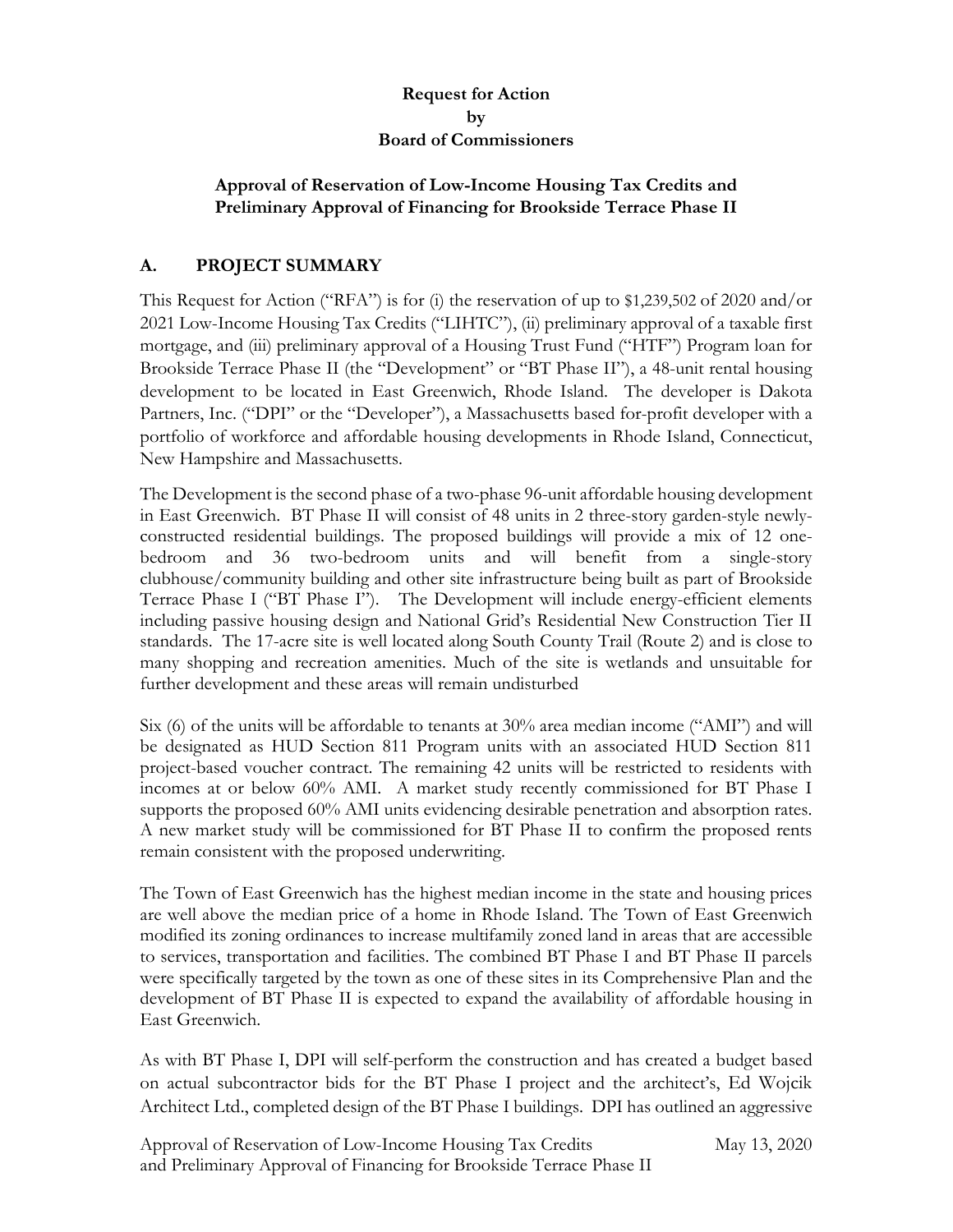schedule to move the Development forward. The combined BT Phase I & BT Phase II site has received final plan approval. According to DPI, final plans and specifications will be developed and completed by October 2020 followed by subcontractor bids in November 2020. This will ideally result in a closing by December 2020.

As part of the underwriting process following preliminary approval, RIHousing staff will work with the Developer to appropriately size the soft cost budget, including reserves and carrying costs, to ensure that the minimum amount of tax credits and soft sources are allocated to the Development. Several of the project's strengths include: (i) a strong developer and builder who is currently developing BT Phase I along with Lincoln Lofts and other affordable and mixed income multifamily housing developments throughout New England; (ii) site work and infrastructure constructed for BT Phase I will reduce the total development costs for the BT Phase II project; (iii) the development of housing in a community with less than  $10\%$ affordable housing; (iv) the Development includes energy-efficient elements including passive housing design and National Grid's Residential New Construction Tier II standards; and (v) significant access to retail, entertainment, schools, government and employment opportunities given the location of the site in a highly developed commercial area.

RIHousing has the authority to designate projects as difficult to develop to increase a project's eligible basis by up to 30%. Per Section 42(d)(5)(B) of the Internal Revenue Code, RIHousing has designated all buildings in the Development as difficult to develop, allowing for the 30% basis boost making the project financially feasible as part of a qualified low-income housing project.

The Funding Committee, which is comprised of senior staff and a member of the RIHousing Board of Commissioners, determined that based on the strength of the application and the criteria outlined in the State of Rhode Island 2020 Qualified Allocation Plan ("QAP"), BT Phase II be awarded the highest score in the 2020 9% LIHTC Round. It is anticipated that the Development will generate 86 jobs during construction.

Bank of America has provided a letter of interest ("LOI") to DPI with pricing of approximately \$0.92 for the LIHTC. Bank of America has also provided a LOI to DPI to provide a construction/bridge loan for the project. The total development costs for BT Phase II are approximately \$13,250,000. Proposed permanent sources of funding include: (i) syndication equity from the allocation of LIHTC; (ii) a permanent first mortgage loan from RIHousing; and (iii); a HTF Program loan from RIHousing.

The Request for Action is for (i) a reservation of up to \$1,239,502 of 2020 and/or 2021 LIHTC, (ii) preliminary approval of a first mortgage loan in an amount of up to \$1,125,000, and (iii) a HTF Program loan in an amount of up to \$720,000.

# **B. RECOMMENDATION**

The attached resolution is recommended for approval subject to:

• Approval by RIHousing of the development team.

Approval of Reservation of Low-Income Housing Tax Credits May 13, 2020 and Preliminary Approval of Financing for Brookside Terrace Phase II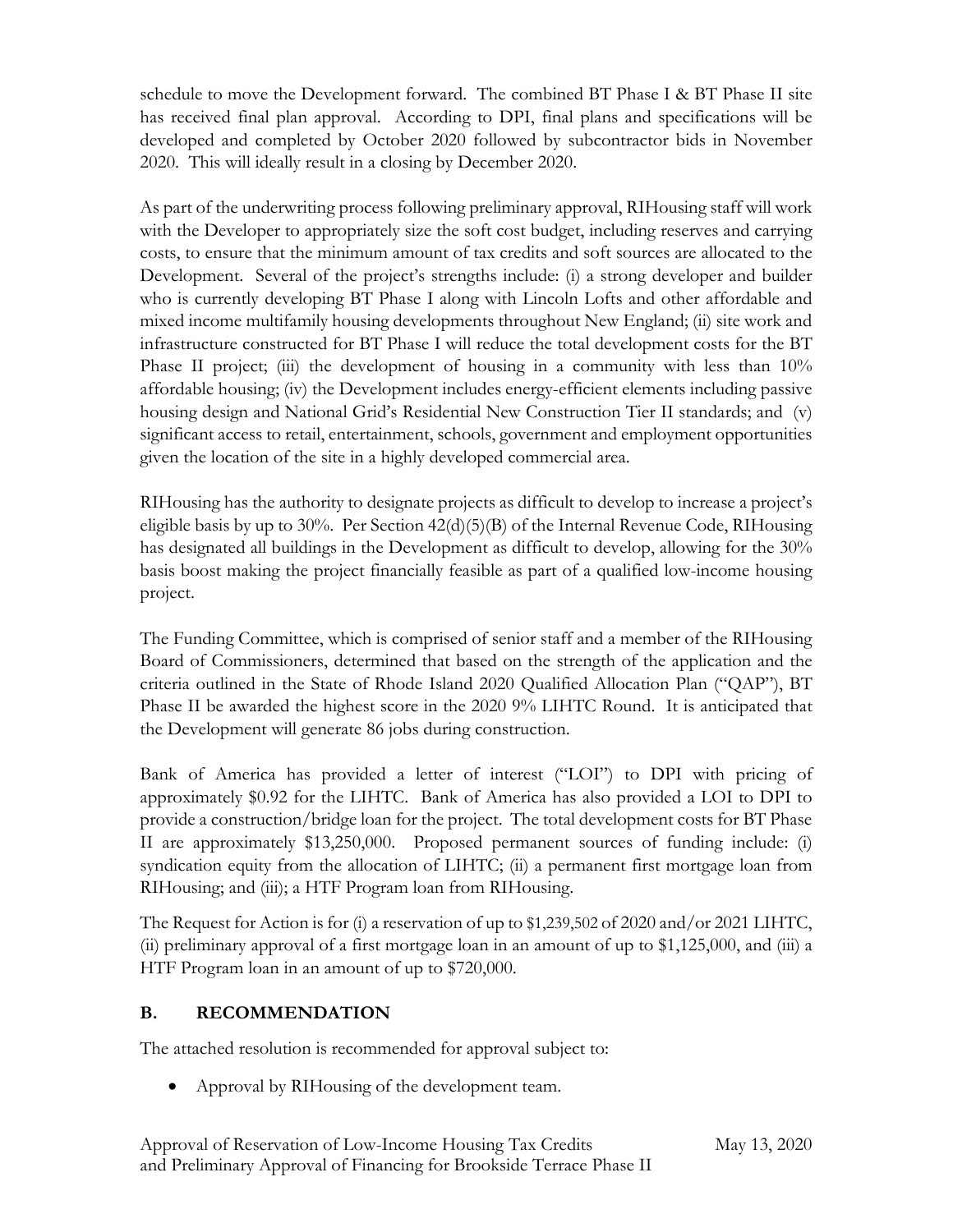- A final appraisal and market study acceptable to RIHousing prepared by an independent appraiser demonstrating that the first mortgage loan does not exceed 90% of the as-stabilized value of the property and that sufficient demand exists for the proposed units.
- Syndication equity from the allocation of LIHTC in an amount sufficient to achieve project feasibility and a pay-in schedule acceptable to RIHousing.
- Approval of HTF Program funds from RIHousing in amounts sufficient to achieve project feasibility or alternative equity satisfactory to RIHousing.
- Approval by RIHousing of design and construction plans, specifications and construction documentation.
- Approval of the proposed operating budget for the development.
- Approval from the Town of East Greenwich verifying real estate tax assessment at no more than 8% of gross potential income.
- Approval by RIHousing of all management related documentation, including the marketing and tenant selection plans.
- Confirmation by RIHousing that the final development budget, schedule and unit configuration presented for preliminary approval is consistent with DPI's December 20, 2019 application submission for 2020 LIHTC.
- Satisfactory and timely performance in accordance with the schedule established by RIHousing staff.
- Completion of all items required for firm commitment and closing in accordance with normal underwriting and processing requirements.

# **C. ATTACHMENTS**

- A. Development Summary
- B. Resolution
- C. Site Location Map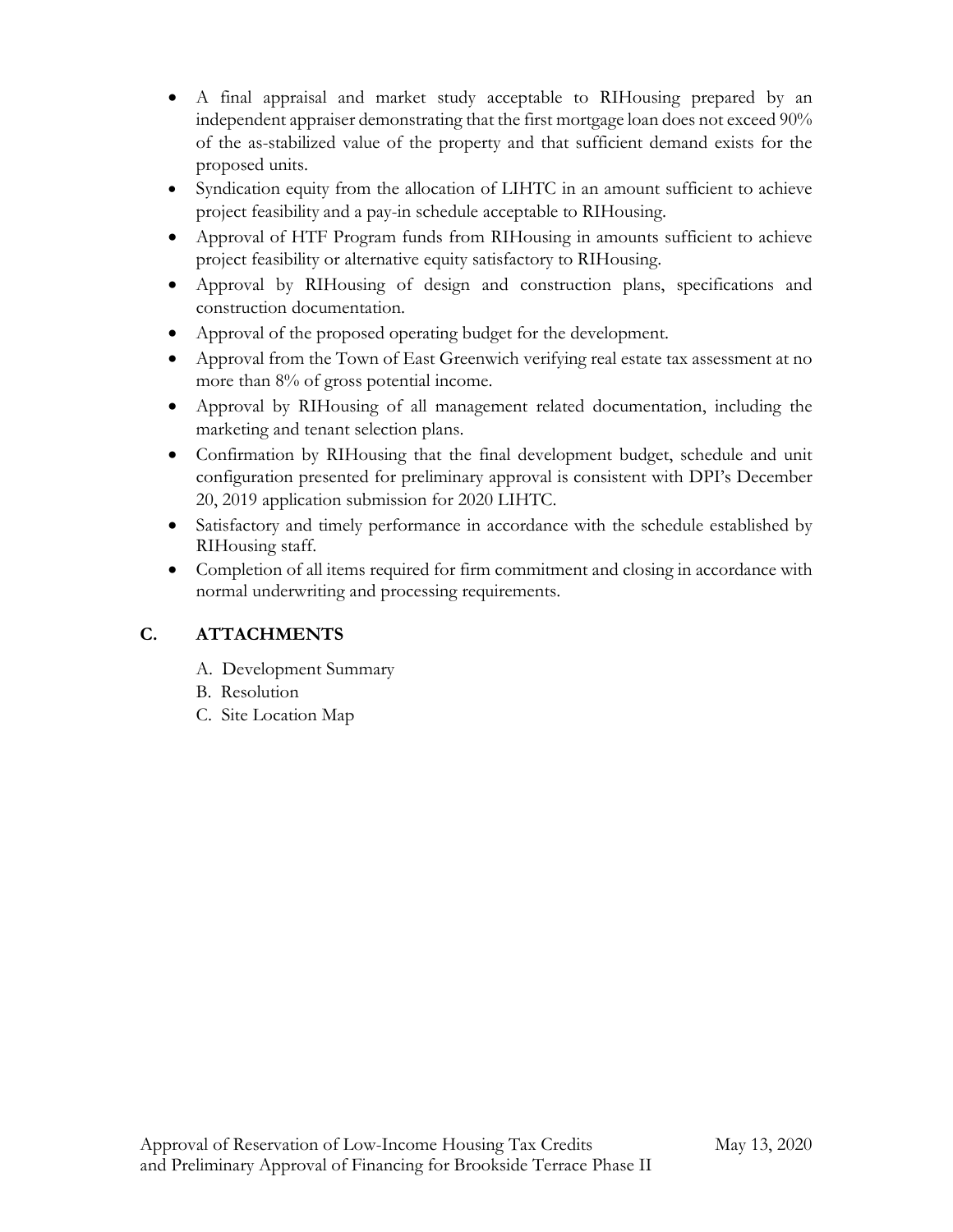### **Attachment A Development Summary**

#### **A. Development Team**

| Developer &<br>Contractor: | Dakota Partners, Inc.<br>1264 Main St.<br>Waltham, MA 02451                      |
|----------------------------|----------------------------------------------------------------------------------|
| Architect:                 | Ed Wojcik Architect, Ltd.<br>1 Richmond Square, Ste. 100<br>Providence, RI 02960 |
| Legal:                     | Sheehan Phinney Bass & Green PA<br>255 State St<br>Boston, MA 02109              |
| <b>Management Agent:</b>   | Maloney Properties Inc.<br>27 Mica Lane<br>Wellesley, MA 02481                   |

### **Development Team Qualifications**

#### *Developer and Contractor*

Dakota Partners, Inc. ("DPI"), which was founded in 2006, is a Massachusetts-based real estate developer and builder involved in the acquisition and development of multi-family rental communities and for-sale projects throughout New England, New York and states along the Atlantic seacoast. They have completed both suburban and urban projects. DPI and its team have successfully acquired or completed nearly 900 residential units, including: several gardenstyle affordable housing developments in New England, the conversion of a historic New Hampshire mill into loft-style apartments, and projects involving the adaptive reuse of historic urban buildings in Hartford, Connecticut. In addition to Brookside Terrace I, DPI is currently developing Lincoln Lofts, the redevelopment of a historic mill into 45 affordable apartments in in Lincoln, RI which is expected to be delivered for occupancy later this year.

DPI has experience with state and federal affordable housing programs, real estate transactions utilizing low-income housing tax credits, historic tax credits, community development block grants, and other housing and urban development programs. DPI is led by principals Marc Daigle (CEO) and Roberto Arista (President).

#### *Architect*

Ed Wojcik Architect, Ltd. ("Ed Wojcik") is a full-service architectural firm located in Providence, Rhode Island. Ed Wojcik began his own career in 1998 building direct relationships with clients and the community. He has a history of completing projects in a timely fashion and utilizes a core group of consultants. The firm works on both residential and commercial developments. Some of their other current clients include the Pawtucket

Approval of Reservation of Low-Income Housing Tax Credits May 13, 2020 and Preliminary Approval of Financing for Brookside Terrace Phase II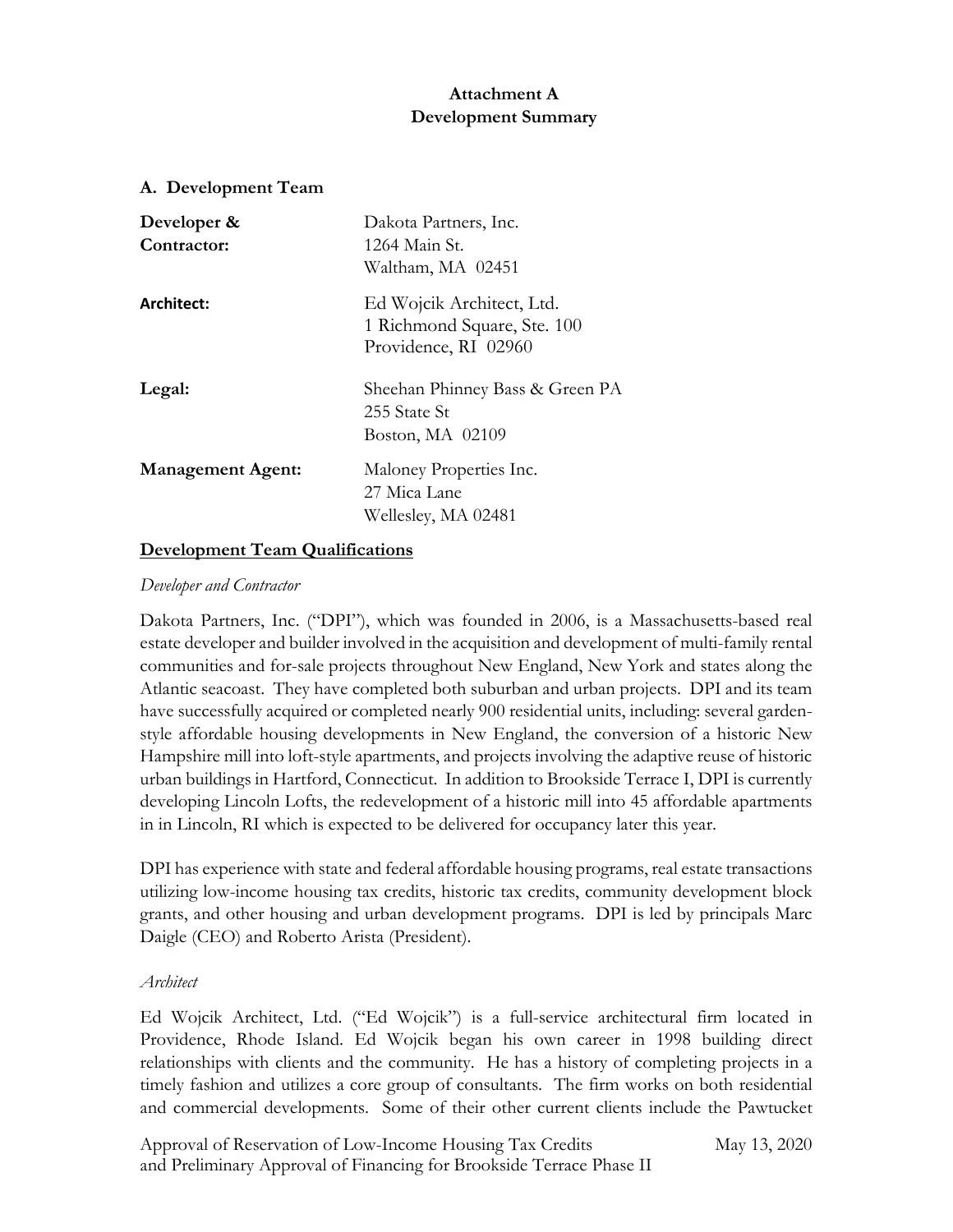Housing Authority, West Bay Community Action, Inc., Smith Hill Community Development Corporation, Brown University, Rhode Island School of Design, Johnson and Wales University and FM Global. Ed Wojcik was also the architect for Lincoln Lofts, developed by DPI, and the recently completed Branch Street Revival, a 9% LIHTC project in Pawtucket RI. Previously, the firm completed several other projects for the Pawtucket Central Falls Development Corp ("PCFDC") including Callaghan Gardens, Garden Street and Linden Tree Place.

# *Legal*

Sheehan Phinney Bass & Green PA ("Sheehan Phinney") provides developers and owners of affordable housing projects with services relating to acquisition, development, investment, tax planning, financing, and operation of affordable housing projects. Sheehan Phinney attorneys are experienced in affordable housing development financed through multiple revenue sources, including the syndication of 9% and 4% LIHTC, New Hampshire state credits, the award of state and local HOME Program funds, tax-exempt bonds, grants and traditional financing vehicles.

Ken Viscarello is Chair of the Sheehan Phinney's Affordable Housing Group. Over the past 20 years, Mr. Viscarello has represented a number of both for-profit and not-for-profit developers in securing project financing through numerous funding sources, including the syndication of LIHTCs, New Hampshire Housing Finance Authority Multi-Family Housing Bonds, State HOME Funds, Municipal HOME Funds, HUD 223(f) and HUD 221(d)(4) loans.

### *Management Agent*

Maloney Properties Inc. ("Maloney") is a full-service property management company established in 1981 and headquartered in Boston, MA. Maloney will incorporate this development into their current portfolio of over 80 developments containing more than 8,500 units. In Rhode Island, Maloney currently manages the PCFDC portfolio as well as several of the NeighborWorks Blackstone River Valley portfolios. Maloney will be the management agent for Brookside Terrace I and Lincoln Lofts when those projects are placed in service. With a diverse staff of over 350 employees, Maloney is experienced with the requirements of LIHTC funded developments as well as RIHousing's loan servicing and asset management team. Maloney is a certified MBE and WBE.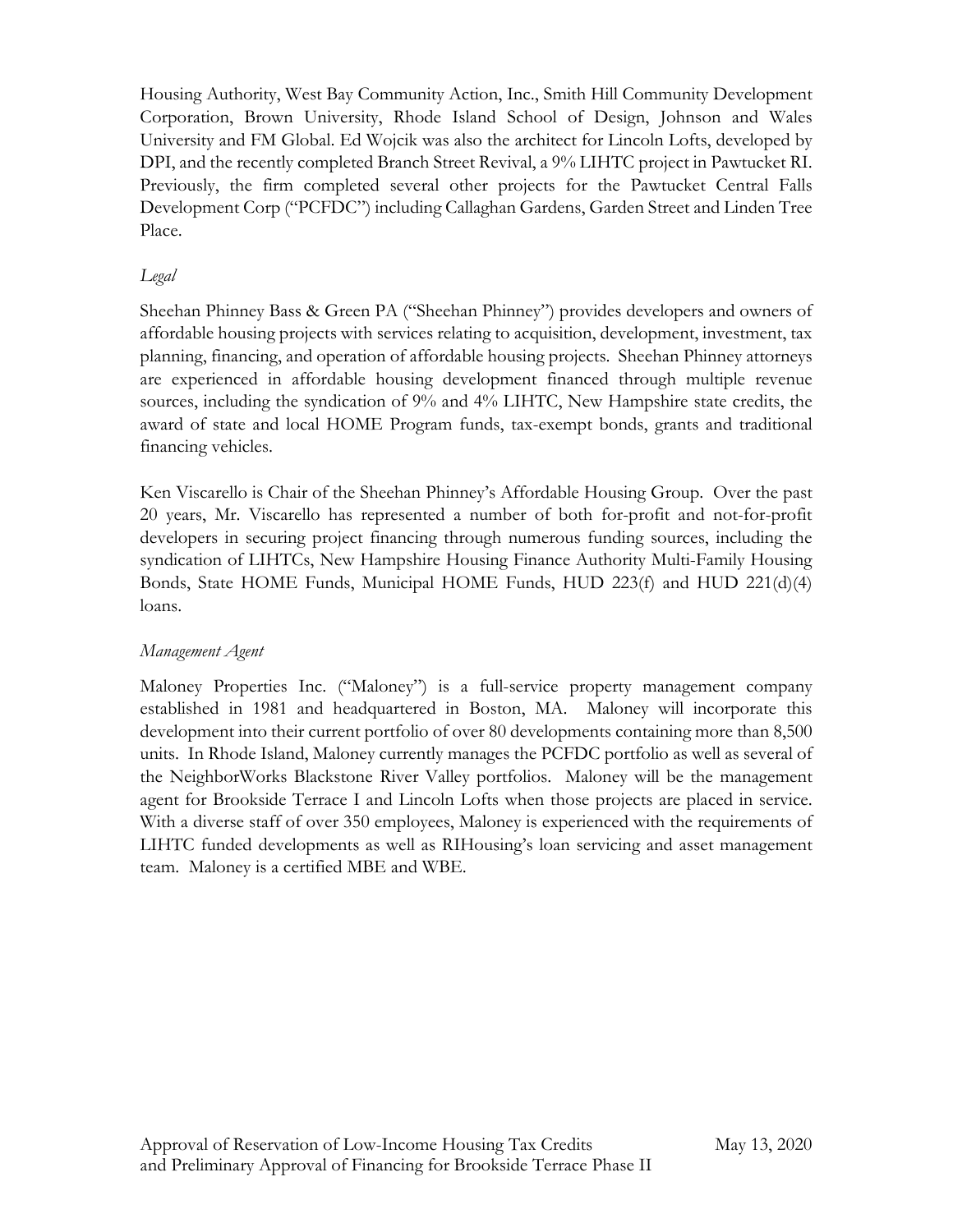### **B. Unit Distribution and Revenue**

|               |                  |                 |                   |   | LIHTC Max | Gross Rent as a<br>% of LIHTC Max | Discount from      |
|---------------|------------------|-----------------|-------------------|---|-----------|-----------------------------------|--------------------|
| Unit          | <b>Rent Type</b> | Number of Units | <b>Gross Rent</b> |   | Rent      | Rent                              | <b>Market Rent</b> |
|               | 30%              | 4               | 479               | s | 461       | 104%                              | 64.0%              |
|               | 60%              | 8               | 904               | s | 922       | 98%                               | 28.7%              |
| 2             | 30%              | 2               | 594               | s | 553       | 107%                              | 62.0%              |
| $\mathcal{L}$ | 60%              | 34              | 1.085             |   | 1.107     | 98%                               | 26.8%              |
| Total         |                  | 48              |                   |   |           |                                   |                    |

# **C. Finance Summary**

|                           | Preliminary  |           |  |
|---------------------------|--------------|-----------|--|
| <b>Sources</b>            | Amount       | Per Unit  |  |
| <b>RIH First Mortgage</b> | \$1,125,000  | \$23,438  |  |
| Housing Trust Fund        | \$720,000    | \$15,000  |  |
| <b>LIHTC</b> Proceeds     | \$11,402,275 | \$237,547 |  |
| <b>Total Sources</b>      | \$13,247,275 | \$275,985 |  |

| <b>Uses</b>                        | Amount       | Per Unit  |
|------------------------------------|--------------|-----------|
| Construction                       | \$8,750,941  | \$182,311 |
| Contingency                        | \$437,547    | \$9,116   |
| Acquisition                        | \$725,000    | \$15,104  |
| Soft Costs                         | \$1,380,343  | \$28,757  |
| Financing                          | \$766,067    | \$15,960  |
| Developer Fee                      | \$907,200    | \$18,900  |
| <b>Operating Reserve</b>           | \$235,177    | \$4,900   |
| Replacement Reserve Year 1 Deposit | \$16,800     | \$350     |
| Other Reserves                     | \$28,200     | \$588     |
| <b>Total Uses</b>                  | \$13,247,275 | \$275,985 |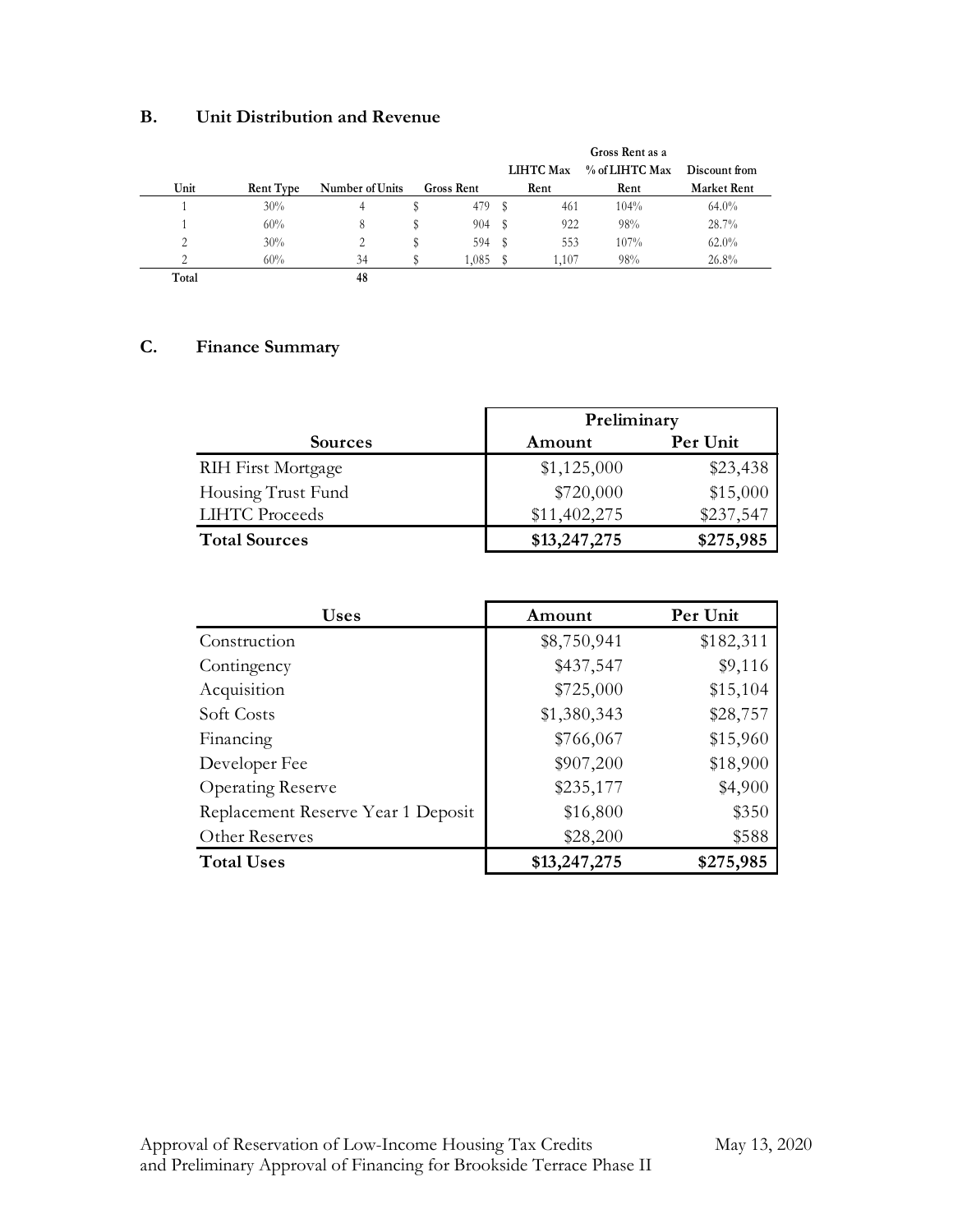### **Attachment B**

### **Resolution of the Board of Commissioners of Rhode Island Housing and Mortgage Finance Corporation**

- **Whereas,** Rhode Island Housing and Mortgage Finance Corporation ("RIHousing") is authorized to make loans to mortgagors or sponsors for such developments as in the judgment of RIHousing have promise of supplying well-planned, well-designed apartment units which will provide housing for low and moderate-income persons or families, or the elderly, or others in locations where there is a need for such housing; and
- **Whereas,** the Low-Income Housing Tax Credit Program (the "Program") was created as part of the Tax Reform Act of 1986, as amended (the "Act"); and
- **Whereas,** RIHousing has been designated the administrator of the Program in the State of Rhode Island; and
- **Whereas,** staff for RIHousing has determined that the Applicant ("Applicant") listed below is eligible for the Program under the laws of the State of Rhode Island and the federal tax code; and
- **Whereas,** the Applicant has submitted an application to RIHousing for the reservation of low-income housing tax credits available in calendar years 2020 and/or 2021 (the "Tax Credits"), and for construction and/or permanent financing as follows:

| Applicant                | Development                          | 9% LIHTCs   | <b>RIHousing</b><br>1 <sup>st</sup> Mortgage | <b>HTF Program</b><br>Loan |
|--------------------------|--------------------------------------|-------------|----------------------------------------------|----------------------------|
| Dakota<br>Partners, Inc. | <b>Brookside Terrace</b><br>Phase II | \$1,239,502 | \$1,125,000                                  | \$720,000                  |

**Whereas,** RIHousing staff has reviewed the submission, inspected the site, and determined that this development may qualify for financing under RIHousing's enabling legislation, regulations, guidelines and policies; and

**Whereas,** RIHousing finds that:

(1) there exists a shortage of decent, safe, and sanitary housing at rents or prices which persons and families of low or moderate income can afford within the general housing market area to be served by the proposed housing development;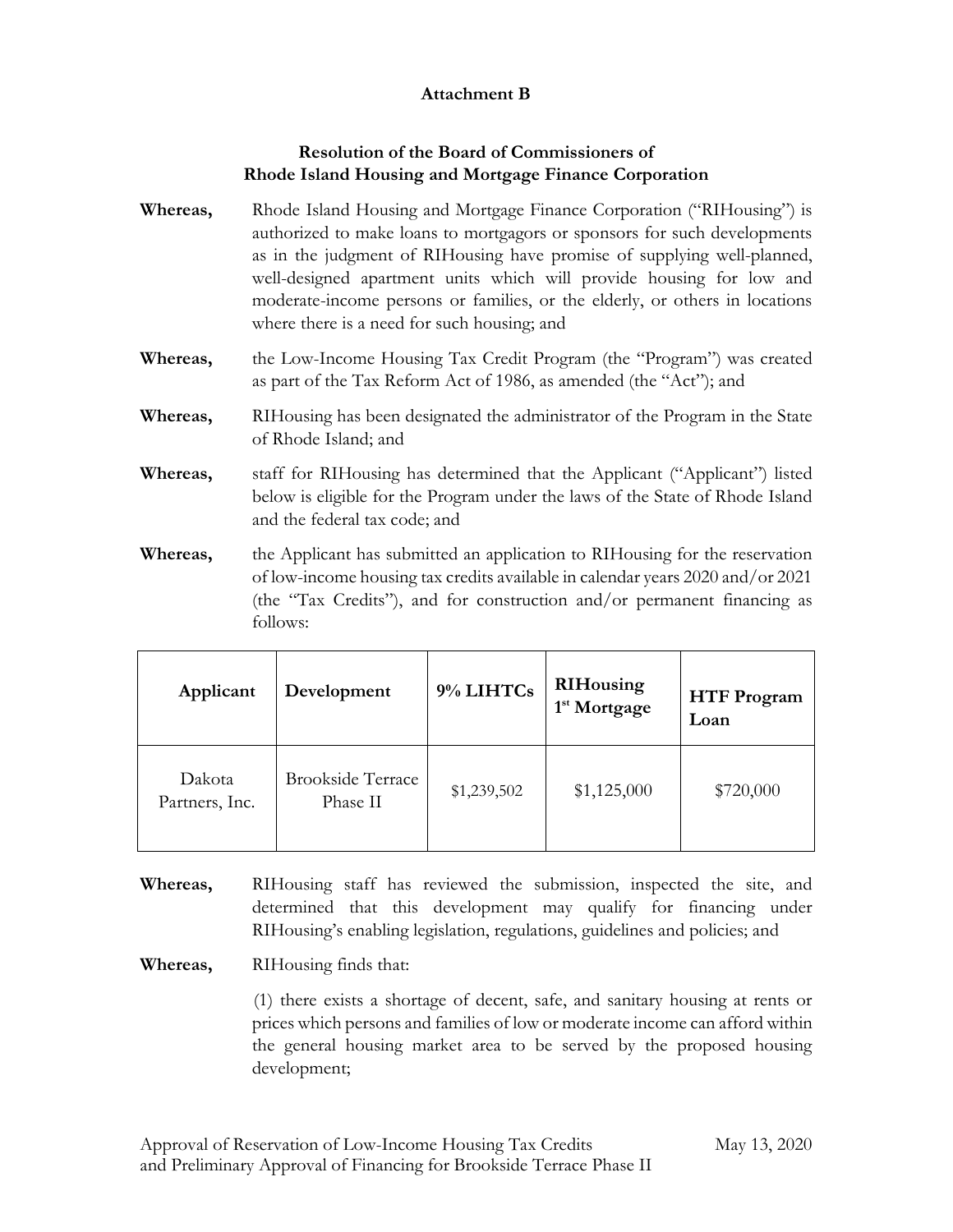(2) private enterprise and investment have been unable, without assistance, to provide an adequate supply of decent, safe, and sanitary housing in the general housing market area at prices which persons or families of low and moderateincome can afford or to provide sufficient mortgage financing for residential housing for occupancy by those persons or families;

(3) the housing sponsor or sponsors undertaking the proposed housing development in this state will supply well-planned, well-designed housing for persons or families of low and moderate income and that those sponsors are financially responsible;

(4) the proposed housing development to be assisted pursuant to the provisions of this chapter will be of public use and will provide a public benefit; and

(5) the proposed housing development will be undertaken and the housing sponsor or sponsors regulated pursuant to the authority and within the restrictions provided for by the RIHousing enabling act, namely Chapter 55 of Title 42 of the Rhode Island General Laws.

### **NOW, THEREFORE, IT IS HEREBY:**

- **Resolved,** that up to \$1,239,502 of allocated 2020 and/or 2021 Tax Credits be reserved for the Applicant pursuant to Section 4.3 of the Rules Relative to Multifamily Loan Programs - Allocation of Low-Income Housing Tax Credits (825-RICR-30-00-4) (the "RIHousing Regulations"), and that the Executive Director, Deputy Executive Director, and the Director of Development, each acting singly be, and hereby are, authorized and empowered in the name of and on behalf of RIHousing to take any and all actions necessary to cause such reservation to be effective; and further, that any final allocation shall be made at such time as the applicant complies with the requirements of the Act and the RIHousing Regulations.
- **Resolved,** that, subject to the special conditions listed below, RIHousing hereby approves preliminarily commitment up to \$1,125,000 for a taxable first mortgage loan to Dakota Partners, Inc. or an affiliated entity (the "Borrower") for rental housing to be located in East Greenwich, Rhode Island and known as Brookside Terrace Phase II.
- **Resolved,** that, subject to the special conditions listed below RIHousing hereby approves preliminarily commitment for a Housing Trust Fund loan to the Borrower in an amount not to exceed \$720,000 for rental housing to be located in East Greenwich, Rhode Island and known as Brookside Terrace Phase II.
- **Resolved,** that, the foregoing resolutions are subject to the following conditions:
	- Approval by RIHousing of the development team.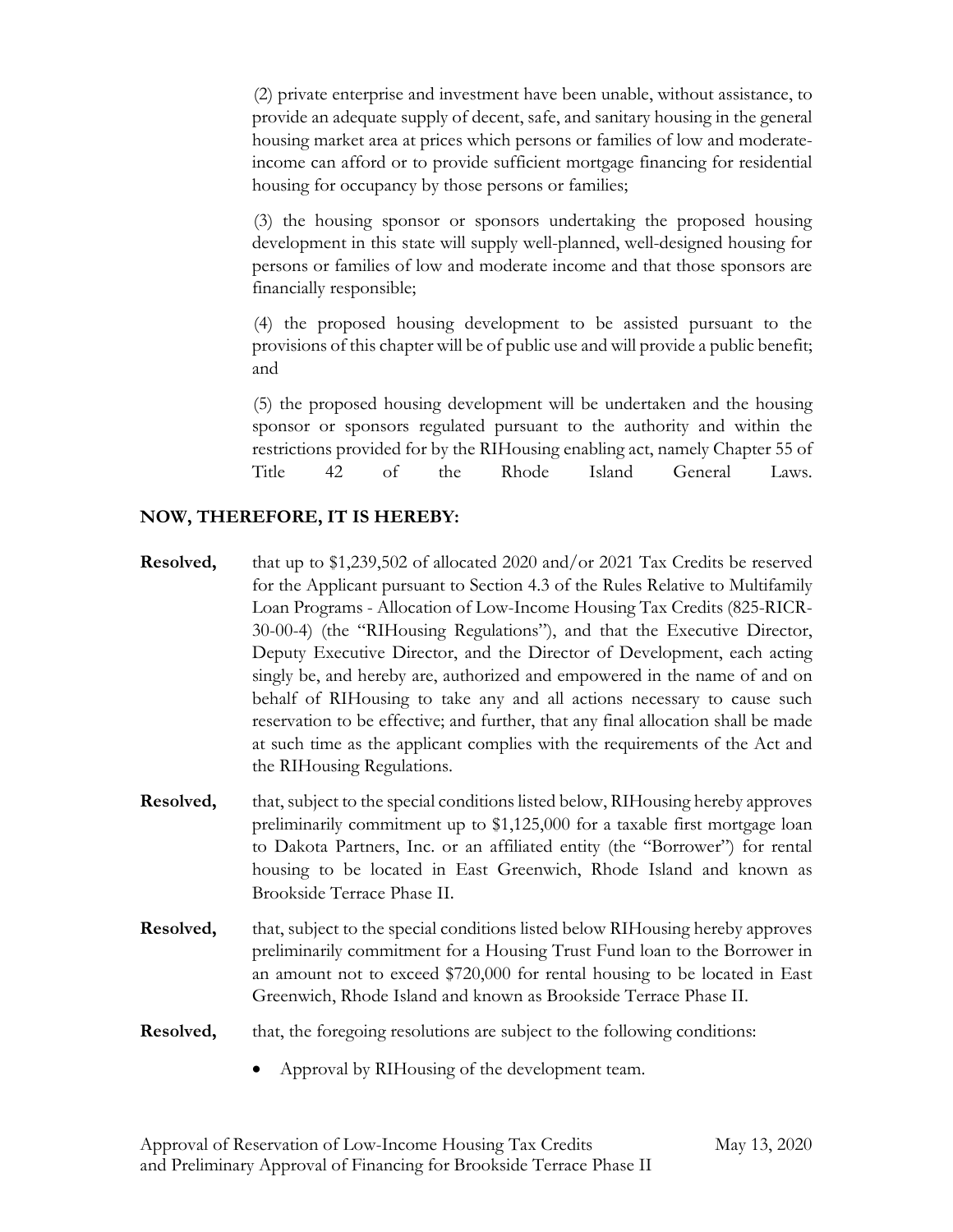- A final appraisal and market study acceptable to RIHousing prepared by an independent appraiser demonstrating that the first mortgage loan does not exceed 90% of the as-stabilized value of the property and that sufficient demand exists for the proposed units.
- Syndication equity from the allocation of Low-Income Housing Tax Credits in an amount sufficient to achieve project feasibility and a pay-in schedule acceptable to RIHousing;
- Approval of Housing Trust Fund Program funds from RIHousing in amounts sufficient to achieve project feasibility or alternative equity satisfactory to RIHousing.
- Approval by RIHousing of design and construction plans, specifications and construction documentation.
- Approval of the proposed operating budget for the development.
- Approval from the Town of East Greenwich verifying real estate tax assessment at no more than 8% of Gross Potential Income.
- Approval by RIHousing of all management related documentation, including the marketing and tenant selection plans.
- Confirmation by RIHousing that the final development budget, schedule and unit configuration presented for preliminary approval is consistent with DPI's December 20, 2019 Application submission for 2020 Low-Income Housing Tax Credits.
- Satisfactory and timely performance in accordance with the schedule established by RIHousing staff.
- Completion of all items required for firm commitment and closing in accordance with normal underwriting and processing requirements.
- **Resolved,** that the Executive Director, Deputy Executive Director, and the Director of Development, each acting singly, be and hereby are authorized to take all actions they deem necessary or desirable to carry out the forgoing resolutions.